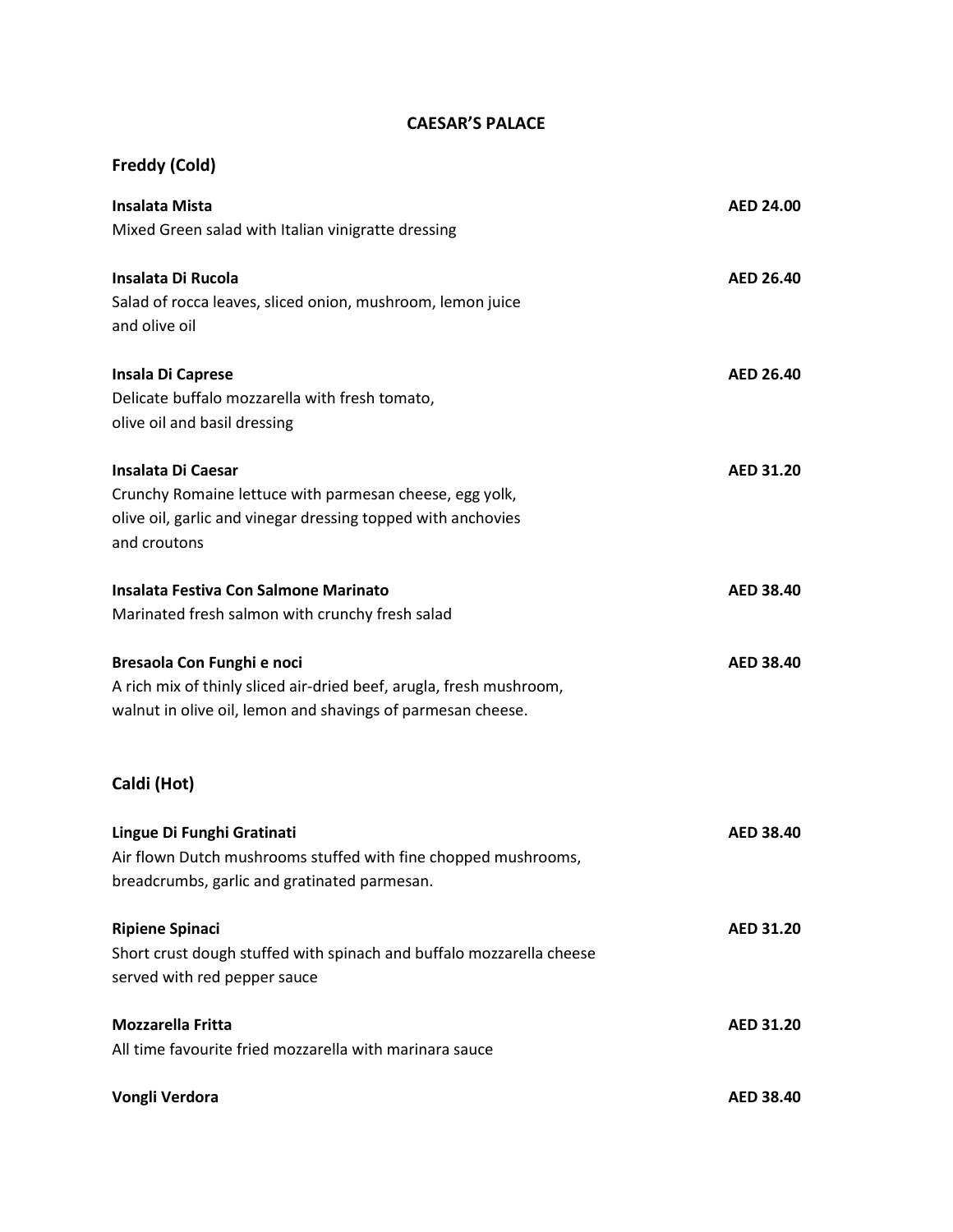| Half shell Mussels, cooked with seasonal vegetables & tomato                                                                                                                                                                                                                     |                  |
|----------------------------------------------------------------------------------------------------------------------------------------------------------------------------------------------------------------------------------------------------------------------------------|------------------|
| Calamari Fritti                                                                                                                                                                                                                                                                  | <b>AED 31.20</b> |
| Breaded, deep-fried calamari with tangy tomato sauce                                                                                                                                                                                                                             |                  |
| Polipo E Calamari Con Salsa Fresche                                                                                                                                                                                                                                              | <b>AED 31.20</b> |
| Sauteed octopus and calamari with fresh tomato sauce                                                                                                                                                                                                                             |                  |
| <b>Bruschetta</b>                                                                                                                                                                                                                                                                | <b>AED 38.40</b> |
| Toasted Italian Bread, with gratinated Topping                                                                                                                                                                                                                                   |                  |
| Bruschetta Margherita - Tomato, mozzarella, cheese & oregano<br>Bruschetta Napolitana - Tomato, mozzarella, anchovies & oregano<br>Bruschetta Frutta Di Mare - Tomato, mozzarella, seafood & oregano<br>Bruschetta Vegetariana - Tomato, mozzarella, mix of vegetables & oregano |                  |
| Luppe (Soup)                                                                                                                                                                                                                                                                     |                  |
| <b>Minestrone Di Verdune</b>                                                                                                                                                                                                                                                     | <b>AED 21.60</b> |
| A classic countryside vegetable soup                                                                                                                                                                                                                                             |                  |
| Luppa Al Frutta Di Mare<br>Freshly prepared seafood soup with basil                                                                                                                                                                                                              | <b>AED 26.40</b> |
| Luppa Di Vongli                                                                                                                                                                                                                                                                  | <b>AED 26.40</b> |
| Fresh mussel soup                                                                                                                                                                                                                                                                |                  |
| Luppa Di Panna<br>Cream soup of your choice, chicken, mushrooms or asparagus                                                                                                                                                                                                     | AED 26.40        |
| Primi Piatti (Pasta)                                                                                                                                                                                                                                                             |                  |
| <b>Cannelloni Al Furghi</b><br>Homemade cannelon filled with wild mushrooms; served with<br>cheese and pesto sauce                                                                                                                                                               | <b>AED 38.40</b> |
| Crespella Alla Ricotta E Spinaci<br>Herbs pancake stuffed with ricotta cheese and spinach topped<br>with basil and cream sauce                                                                                                                                                   | <b>AED 38.40</b> |
| Gamberi Linguini                                                                                                                                                                                                                                                                 | <b>AED 48.00</b> |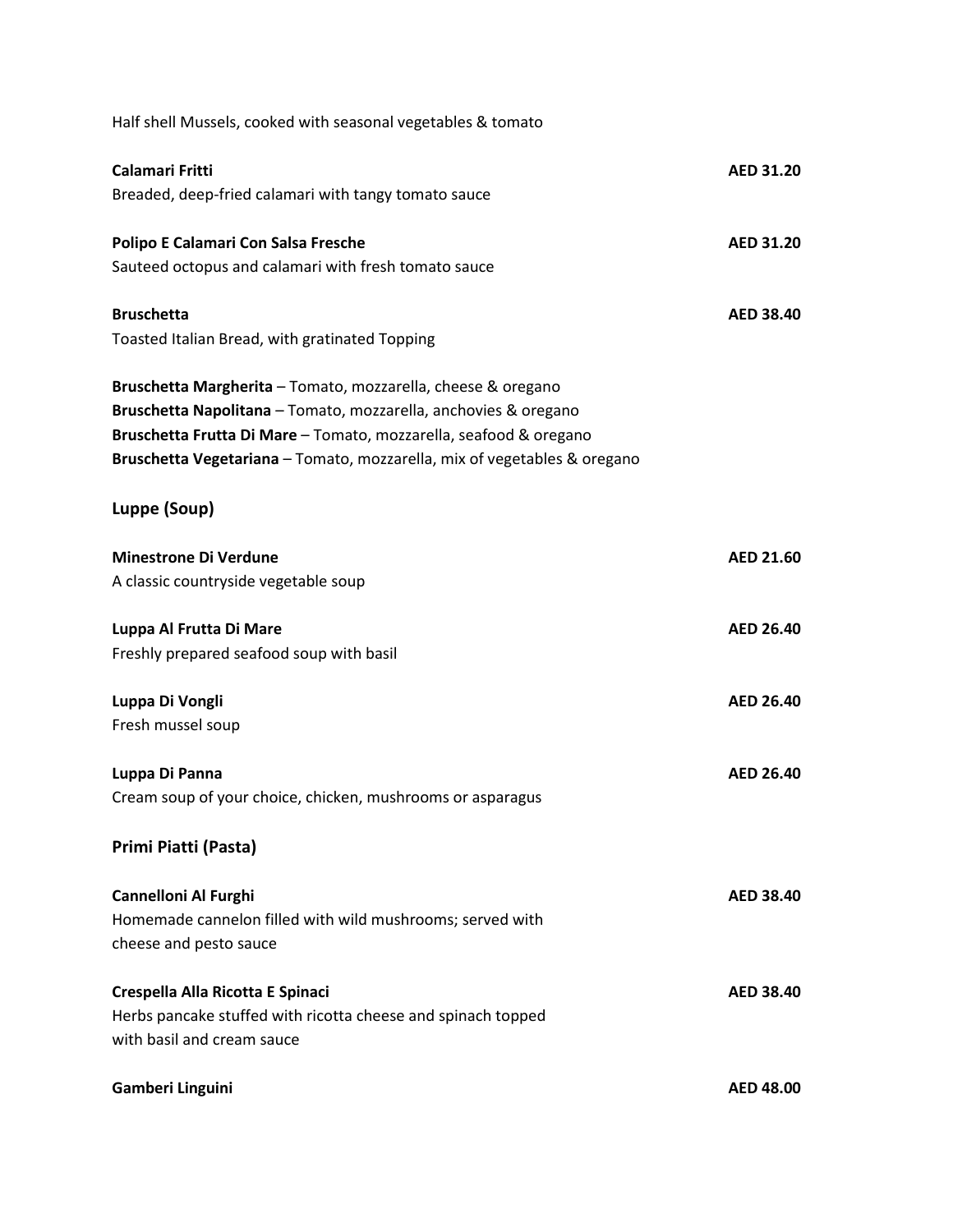Sauteed shrimps with garlic, basil & linguini cream

| <b>Farfalle Salmone</b><br>Farfalle with smoked salmon in tomato cream sauce                                                                              | <b>AED 48.00</b> |
|-----------------------------------------------------------------------------------------------------------------------------------------------------------|------------------|
| Raviolli Alla Boscaiola<br>Fresh homemade ravioli stuffed with turkey, porchini<br>and chicken in cream sauce                                             | <b>AED 38.40</b> |
| Lasagne All Emiliana<br>Layers of pasta, minced beef and mozzarella cheese gratinated with<br>parmesan cheese and tomato sauce                            | <b>AED 38.40</b> |
| <b>Conchiglie Mille Gusti Dello Chef</b><br>Shell pasta with lobster, mushrooms, broccoli, peppers and herbs in<br>tomato cream sauce                     | <b>AED 48.00</b> |
| Pasta Della Scia Scelta<br>Your choice of pasta, and your favourite sauce.<br>Penne - spaghetti - tagliatelli - fusilli - farfalle conchiglie shell pasta | <b>AED 38.40</b> |
| Arabiata<br>Tomato sauce, garlic & chilly                                                                                                                 | <b>AED 38.40</b> |
| Al Ragu<br>Minced meat, tomato & oregano                                                                                                                  | <b>AED 38.40</b> |
| Carbonara<br>Beef bacon, egg, onion, black pepper & cheese                                                                                                | <b>AED 38.40</b> |
| Napolitana<br>Rich tomato sauce, onion & olives                                                                                                           | AED 33.60        |
| Puttanesca<br>Tomato, garlic, anchovies, capers, olives & oregano                                                                                         | AED 33.60        |
| <b>Alpesto</b><br>Pesto sauce, olive oil & cream                                                                                                          | <b>AED 33.60</b> |
| Primavera<br>Seasonal vegetable with cream sauce                                                                                                          | <b>AED 33.60</b> |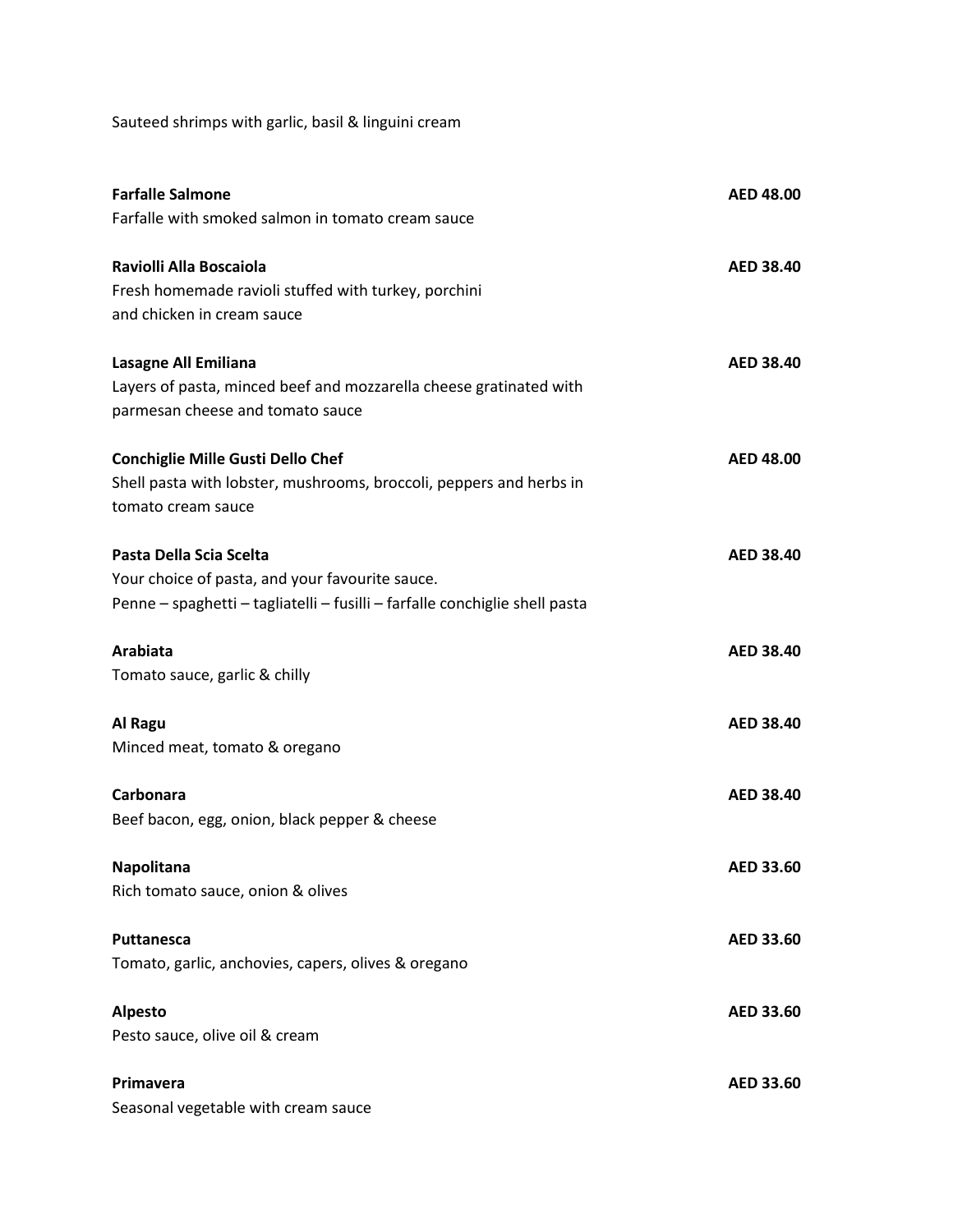## **Rissoto (Rice)**

| <b>Risotto Verdure</b>                                        | <b>AED 38.40</b> |
|---------------------------------------------------------------|------------------|
| Rice with mixed vegetables                                    |                  |
| <b>Risotto Al Funghi</b>                                      | <b>AED 38.40</b> |
| Rice with dried and fresh mushrooms                           |                  |
| <b>Risotto Quatro Formaggio</b>                               | <b>AED 38.40</b> |
| Rice with four kinds of cheese                                |                  |
| <b>Risotto Al Frutti Di Mare</b>                              | <b>AED 42.00</b> |
| Rice with fish and shell fish                                 |                  |
| Pesci e Frutti di Mare (Fish & Seafood)                       |                  |
| Filetti Di Cernia Grigliata                                   | <b>AED 74.40</b> |
| Grilled fresh filled of hammour, served with                  |                  |
| garlic & lemon butter sauce and baby shrimps                  |                  |
| Cernia Fritti Alla Italiana                                   | <b>AED 74.40</b> |
| Fresh Hammour breaded, topped with a mixture of               |                  |
| parmesan cheese, butter, basil, oregano, garlic and baked     |                  |
| <b>Grilled Red Snapper</b>                                    | <b>AED 74.40</b> |
| Grilled fresh fillet of red snapper served with steamed       |                  |
| vegetables & rock island sauce                                |                  |
| Salmone in Slasa Crema al Pomodora                            | AED 69.60        |
| Grilled salmon steak in rich tomato cream sauce               |                  |
| Gamberi Palermo                                               | <b>AED 74.40</b> |
| Lightly pan-fried jumbi shrimps with garlic, tomato & parsley |                  |
| Gamberi Alla Veneziana                                        | <b>AED 74.40</b> |
| Fresh grilled jumbo shrimps in lemon butter sauce             |                  |
| Grigliata Mista Di Mare                                       | AED 102.00       |
| Grilled lobster, shrimps, Hammour with lemon butter sauce     |                  |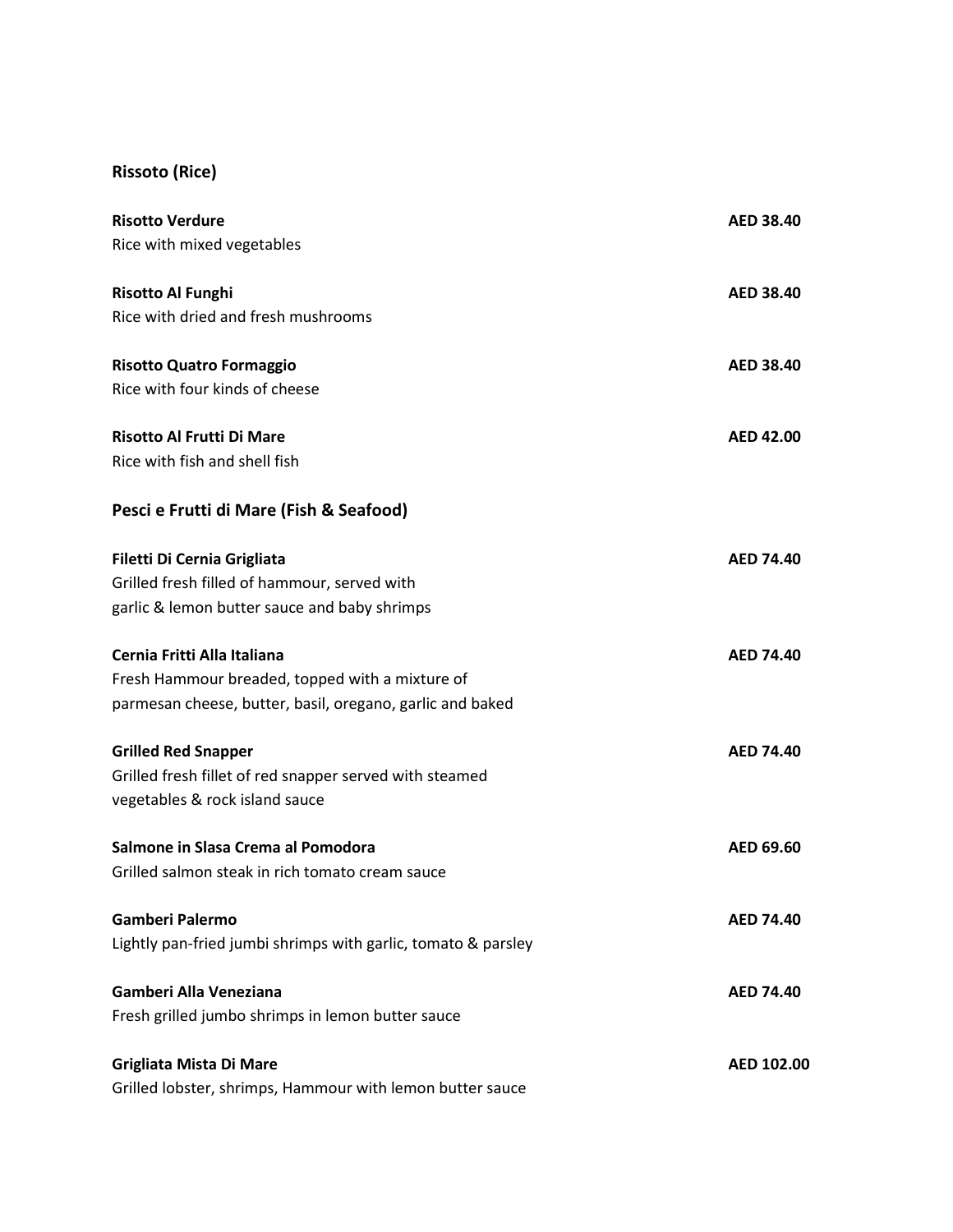| <b>Aragosta Al Ferri or Thermidor</b>                                                                                                      | AED 102.00       |
|--------------------------------------------------------------------------------------------------------------------------------------------|------------------|
| Fresh grilled lobster or the traditional thermidor                                                                                         |                  |
| <b>Carne e Interiore (Poultry &amp; Meats)</b>                                                                                             |                  |
| <b>Pollo Ripieni</b>                                                                                                                       | <b>AED 50.40</b> |
| Sauteed Chicken breast with mozzarella served on bell pepper sauce                                                                         |                  |
| Nodini di Vitello Con Funghi<br>Veal escalope leyered with mozzarella cheese and spinach served                                            | AED 62.40        |
| with wild mushroom sauce                                                                                                                   |                  |
| <b>Costolett D'Vetalo Al Pizziaola</b>                                                                                                     | <b>AED 64.80</b> |
| Veal rack stuffed with vegetables, served with salsa pizziaola with<br>anchovies, garlic, capers & dry oregano served with grilled polenta |                  |
| Costolette D'agnello Alla Tuscana                                                                                                          | AED 62.40        |
| Rosemary flavoured lamb chops grilled and served with white bean stew.                                                                     |                  |
| <b>Filetto Di Manzo</b>                                                                                                                    | AED 62.40        |
| Fillet steak grilled to your choice, with green peppercorn sauce<br>or rich mushroom sauce                                                 |                  |
| <b>Pizza</b>                                                                                                                               |                  |
| Pizza Napolitana                                                                                                                           | <b>AED 40.80</b> |
| Tomato, mozzarella, anchovies & oregano                                                                                                    |                  |
| Pizza Al Funghi                                                                                                                            | <b>AED 40.80</b> |
| Tomato, mozzarella, mushroom & oregano                                                                                                     |                  |
| Pizza Margherita                                                                                                                           | <b>AED 40.80</b> |
| Tomato, mozzarella cheese & oregano                                                                                                        |                  |
| Pizza Ashiana                                                                                                                              | <b>AED 40.80</b> |
| Fresh tomato, red and green peppers, capers, onions<br>red chille, mushrooms & mozzarella                                                  |                  |
| Pizza Hawai                                                                                                                                | <b>AED 40.80</b> |
| Sweetcorn, pineapple, oregano & mozzarella                                                                                                 |                  |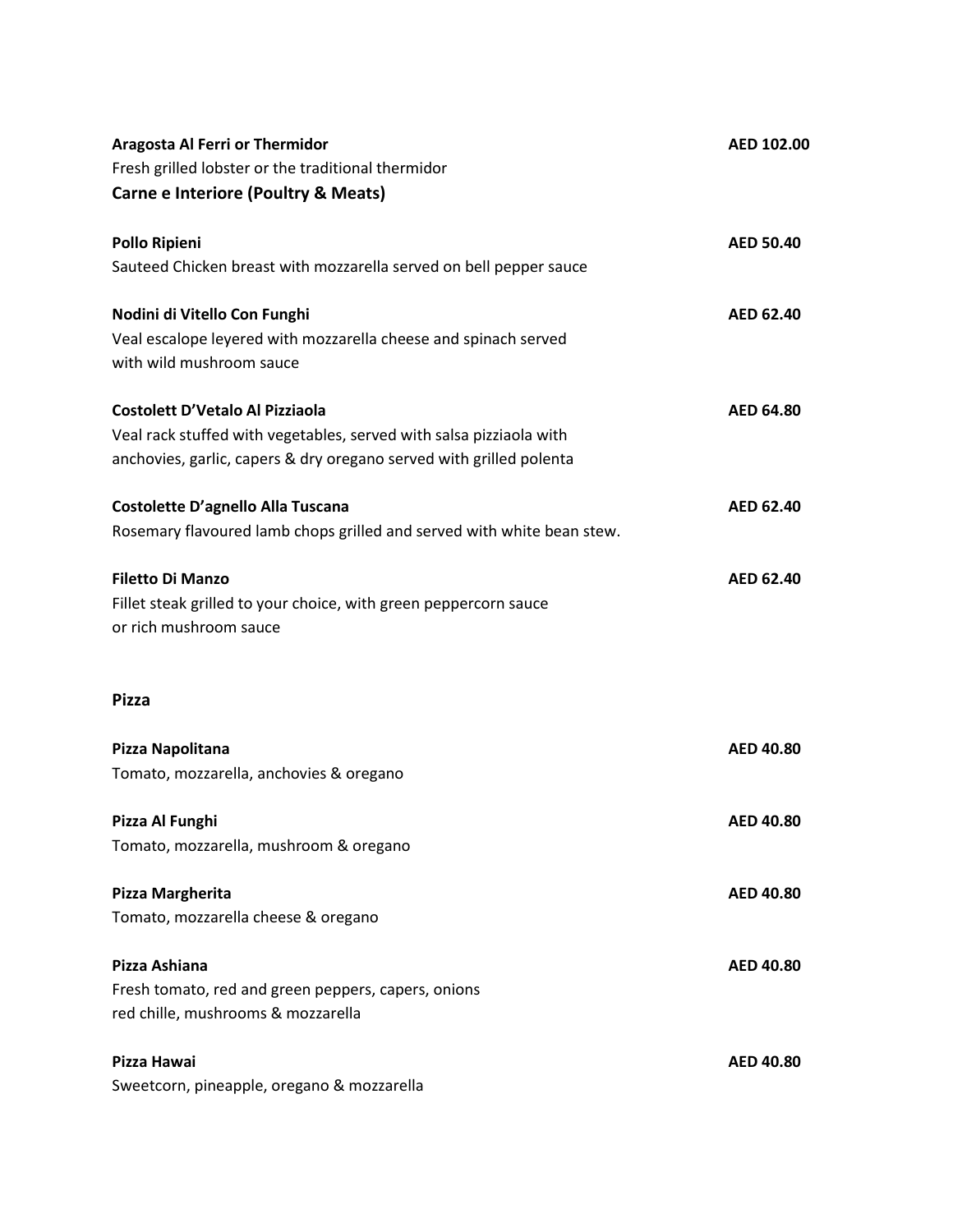| Pizza Marbella                                                                                                                                                                                          | <b>AED 50.40</b> |
|---------------------------------------------------------------------------------------------------------------------------------------------------------------------------------------------------------|------------------|
| Fresh tomato, oregano, bresaola, mushrooms, olives.<br>shrimps & mozzarella                                                                                                                             |                  |
| Pizza Al Frutti Di Mare<br>Tomato, mozzarella, selection of calamari, shrimps<br>hammour, tuna & oregano                                                                                                | <b>AED 50.40</b> |
| <b>Pizza Freddy</b><br>Cold Pizza topped with lettuce, smoked salmon, capers<br>& pickled onion                                                                                                         | <b>AED 50.40</b> |
| <b>Pizza Tonno</b><br>Tomato, mozzarella cheese, tuna flakes & oregano                                                                                                                                  | AED 45.60        |
| Pizza Alla Indiana<br>Fresh tomato, tandoori chicken, green pepper, onions<br>red chilli, garlic & mozzarella                                                                                           | AED 45.60        |
| <b>Pizza Franco</b><br>Mushroom, chicken, garlic, parsley, artichoke, bastrami & mozzarella                                                                                                             | AED 45.60        |
| Pizza Quattro Stagioni<br>Green pepper, Mushroom, olive, artichoke, bastrami & mozzarella                                                                                                               | <b>AED 50.40</b> |
| <b>Pizza Bismark</b><br>Eggs, bastrami, oregano & mozzarella                                                                                                                                            | <b>AED 40.80</b> |
| Pizza Romana<br>Olive, salami, oregano & mozzarella                                                                                                                                                     | AED 45.60        |
| Pizza Della sua Scelta<br>Choose up to 6 of the following toppings:<br>Pepperoni, sausage, mince beef, chicken ham, turkey<br>ham, olives, extra cheese, pepper, mushrooms, onions,<br>eggs & tuna fish | <b>AED 45.60</b> |

## **Menu Dei Dolci ( Desserts)**

Traditional Italian dessert; coffee sponge cake with

**Tirami-su AED 31.20**